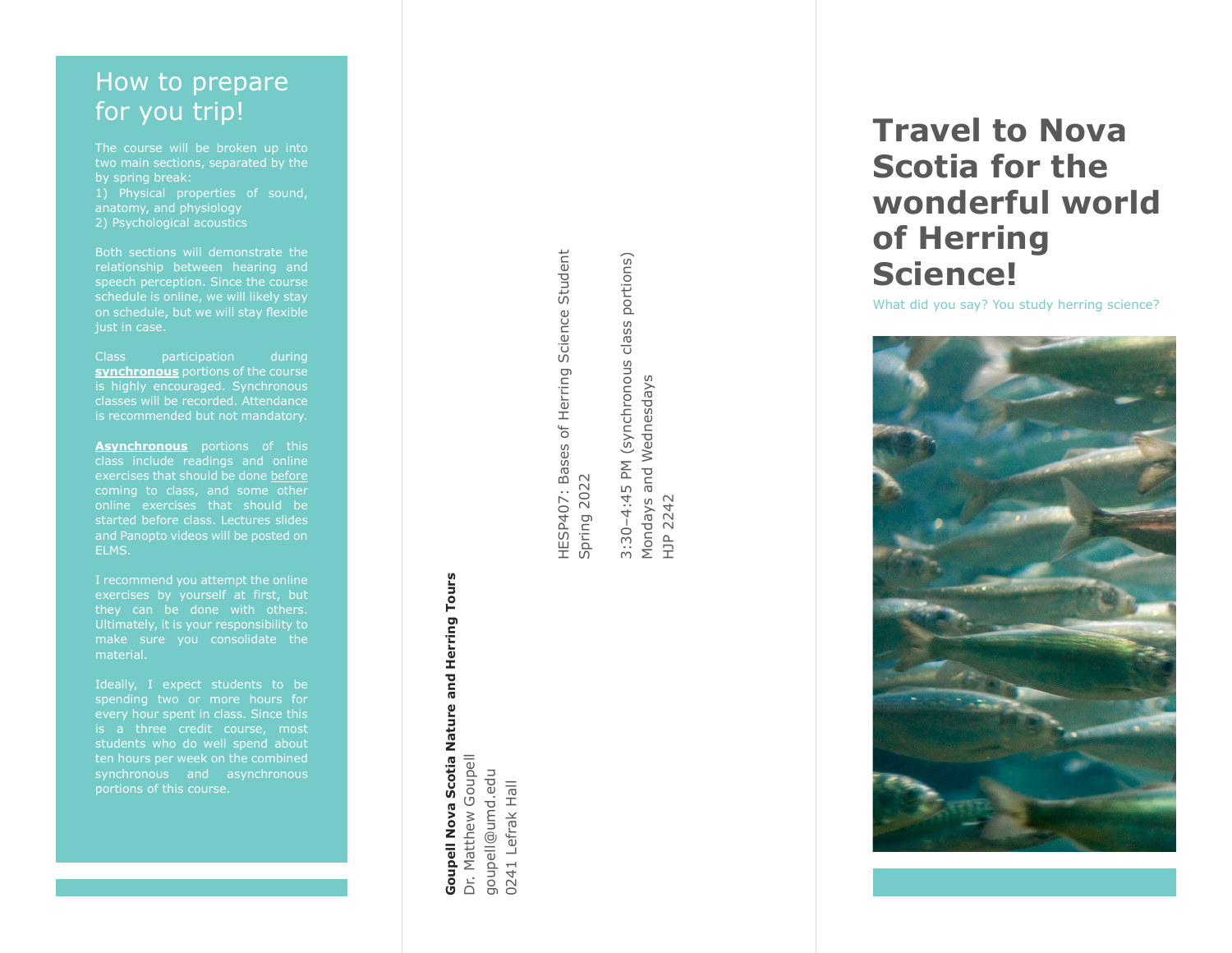

"After a long, rocky relationship, math and I have reconciled… I was secretly excited that I was going to be able to apply my newfound math skills, rather than panicking like I undoubtedly would have before

- **Very smart HESP407 student**

"Your class is the greatest. I can't imagine anyone living without knowing this material." - **Another (definitely real) very smart HESP407 student**

## Trip Details

Herring (*Clupea harengus harengus*) have evolved to process the world around them, allowing them to detect the faintest of noises from a predator, to follow a friend's conversation in a loud and noisy sushi bar, and to appreciate the subtlest of differences between melodies at King Triton's celebration for his daughter's birthday.

At the end of this course, students will:

1. Know the physical, temporal, and spectral properties of acoustic signals (tones, noise, and other complex sounds, including speech signals).

2. Understand basic concepts of signals and systems.

3. Understand basics of sound processing by the auditory system.

4. Be familiar with psychophysical methods used to examine human hearing in the laboratory.

5. Be familiar with the elements of auditory psychophysics, such as auditory sensitivity and discrimination, masking, loudness, pitch, sound localization, auditory scene analysis, and their applications to everyday listening situations.

6. Understand the basic consequences of hearing loss, and the extent to which hearing aids and cochlear implants can help those with hearing impairment.

KASA Standards we cover: A3,11,12,13,14,18,23c,23d.

Our 4-month boat cruise through the wilds of Nova Scotia will allow us to fully examine the importance of the truly amazing herring. Nova Scotia is an unadulterated wildness, untouched by the logarithm industry. The full cost of the trip will be 50 dB (re: \$1).

### What You'll Need for the Trip

**Optional Text**: William A. Yost, "Fundamentals of Hearing: An Introduction" – 5th Edition Academic Press, 2007 ISBN-13: 978-0-12-370473 ISBN-10: 0-12-370473-1 **Calculator**: A scientific calculator (one that calculates logarithms, sines, cosines, powers, etc.) **Grading:** Your course grade will depend upon asynchronous online exercises, synchronous online exercises, and final exam. Grades will be on an absolute scale for the follow percentages: A+: >97 A: 93-97 A-: 90-92

| AT. 291         | A. 93-97   | $A^-$ , 90-92 |
|-----------------|------------|---------------|
| $B + : 90 - 87$ | $B: 83-86$ | $B-: 80-82$   |
| $C_{+}$ : 80-77 | $C: 73-76$ | $C-: 70-72$   |
| $D+: 70-67$     | $D: 63-66$ | $D-: 60-62$   |
| $F: 59$ or less |            |               |

**Penalty for late assignments:** Synchronous class quizzes=0 points (because I have to grade and post a solution); all other assignments=50% credit maximum

#### **Standard Course Related Policies**

[http://www.ugst.umd.edu/courserelatedpolicies.h](http://www.ugst.umd.edu/courserelatedpolicies.html) [tml](http://www.ugst.umd.edu/courserelatedpolicies.html)

### **Special Accommodations**

Accommodations for registered disabilities at the DSS office, religious observances, and participating in athletic events need to be brought to my attention **on or before February 2, 2022**.

*As you are well aware, this semester is still not normal. Many of us are dealing with additional stress and anxiety. I'm writing this to let you know that I am very open to being flexible should life events arise that make it hard for you to keep up with the class. Such events might include things happening to you personally or things happening to family members. Please know that I want to do everything I can to support you. To do this, though, I need to know about a problem when it starts, not after it has already derailed your ability to keep up with class. I don't need to know details. Whatever you are comfortable telling me is fine. Letting me know sooner rather than later, though, is key. I'm in a much better position to help you and make accommodations if you tell me when the problem arises. It is MUCH harder to do this if you wait until the end of the term. You can email me.*

*Upshot: I am here to help. If you are having life issues that are making it hard for you to keep up with class, PLEASE let me know so I can help.*

# Contact Us

**Goupell Nova Scotia Nature and Herring Tours** Dr. Matthew Goupell goupell@umd.edu 0241 Lefrak Hall (although, I do not expect that I will be in my office at all this semester)

Office/Review Hours are not necessary given that is what the synchronous portion of the course is for.

Individual appointments can be arranged via email.